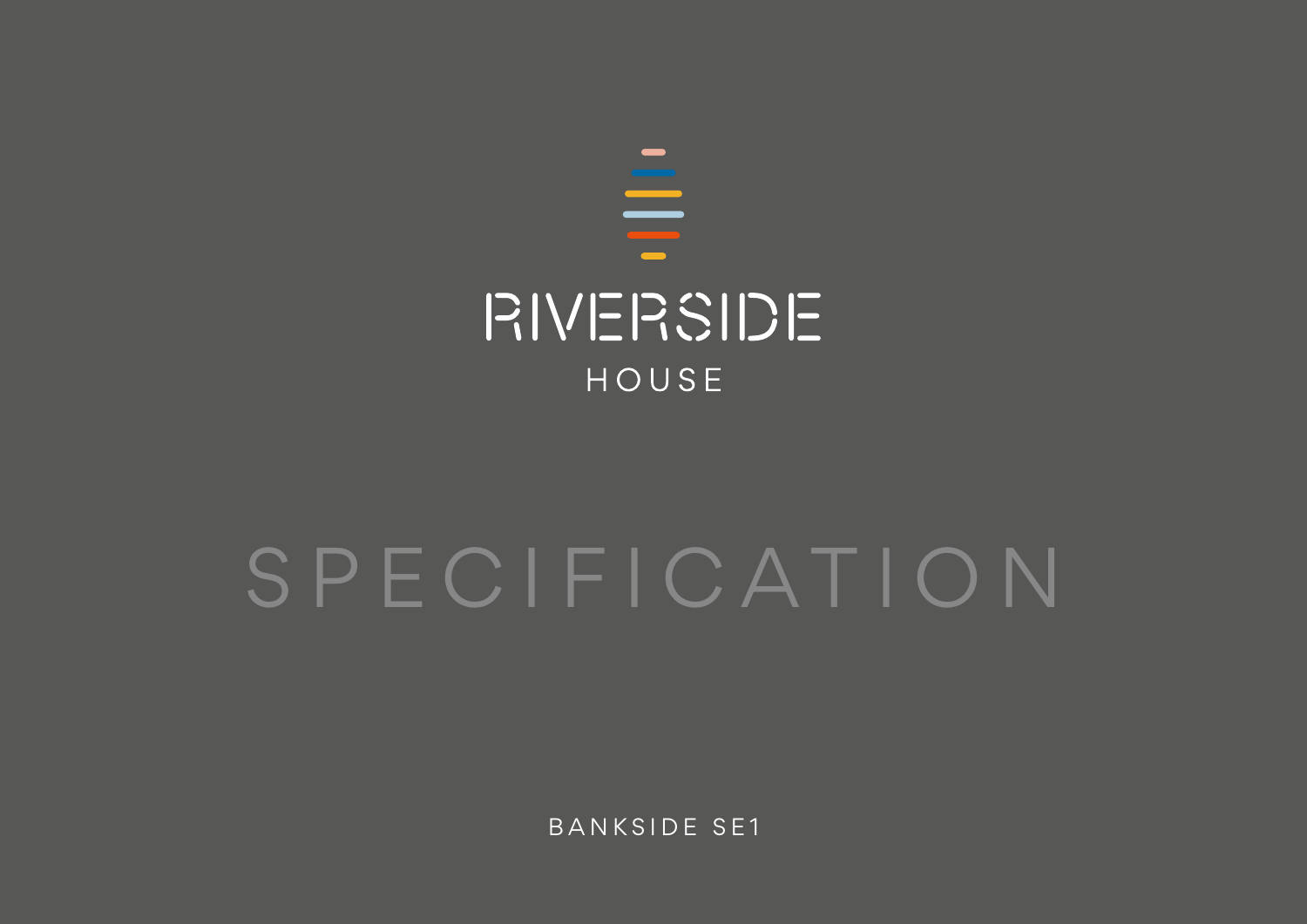#### KEY DIMENSIONS

Planning grid

- Varies

Structural grid

- Varies

Typical Slab to Slab height

- Level 5 - 11: 3300mm

Finished floor to underside of slab

- Levels 5 to 9: 2700mm (typical)
- Levels 10 to 11: 2900 mm (typical)

- 2300 to 2400mm to underside of bulkhead (typical) Raised Floor Zone

- Level 5 - 11: 150mm (typical floor inc. finishes)

## OCCUPANCY LEVELS & REQUIREMENTS

Means of Escape

```
- 1 person per 6 sq m (NIA)
```
# WCs

- Male/female split of 60%:60% with 20% excess provision
- 2 accessible WCs provided on each office floor

Fresh air (net office area)

- Current MEP design criteria is based on BCO guidance of 12l/s per person, based on occupant density of 1 per 10m<sup>2</sup>
- Cycle Spaces

```
- 136 Cycle Spaces
```
## Showers

```
- 16 showers (+1 accessible)
```
# Lockers

- 136 lockers

## STANDARDS AND REGULATIONS

Building Regulations

- All proposed interventions will be designed to the current Building Regulations and other appropriate statutory controls

## DDA

- The Building offers level access to the main entrances (G and LG levels) and all occupied floors and has been designed to conform to Part M of the Building Regulations

## BCO 2014

- The building will generally be designed to meet BCO 2014 Specification guides where possible

British Standards / EN

- All new relevant building components to meet or exceed relevant British Standards and European Norms

## SUSTAINABILITY

BREEAM Target - BREEAM Very Good 2014 (RFO) targeted Energy Performance Certificate (EPC) - B (Targeted)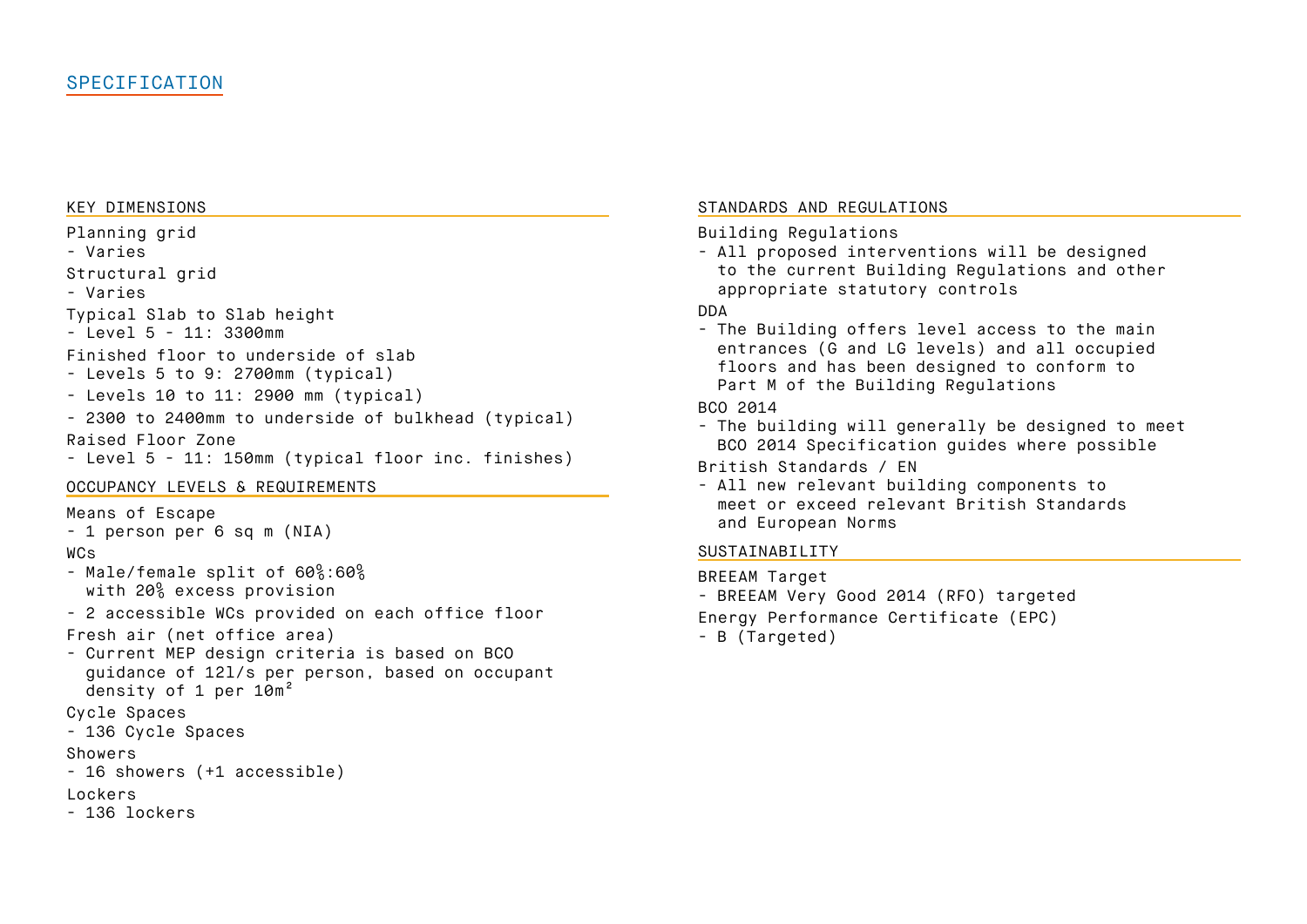#### **STRUCTURE**

## Loading Criteria

- Office Areas: Maximum live load allowance 2.5kN/m<sup>2</sup> plus 1.2kN/m2 for partition loading Soft spots between floors

- Market Hall, Accessible Roof and Terraces: Maximum live load allowance 3.7kN/m<sup>2</sup>
- Plant Areas:

Maximum live load allowance 7.5kN/m² typically

## Super Structure

- The current building is formed previously underwent extensive remodelling in 2001. This work effectively combined Riverside House and Bear Wharf to form a single integrated building for office use. The existing Riverside House structure was built in the 1960's and consists of hollow clay pot floor construction. This floor is supported off RC beams which in turn are supported off RC Columns. The Bear Wharf section of the building is formed with composite concrete metal deck floor supported off steel ASB sections which are supported off steelwork columns.

#### EXTERNAL ENVELOPE

#### Exterior Façades

- New façade to BS EN standards and CWCT Standards where applicable

#### New Cladding

- Plaza to level 3: A combination of double glazed units, aluminium rainscreen cladding, metal framed double glazed unitised system, including glazed door

#### VERTICAL TRANSPORT

#### Passenger Lifts

- 4 x 17 person lift traveling @ 2.5m/s passenger lifts (serving LG, River Level to L11)
- 1 x 21 person lift traveling @ 2.5m/s passenger lifts (serving LG, River Level to L11)

## Fire Fighting Lifts

- 2 x fire fighting lifts

#### Goods Lift

- 1 x 24 person goods lift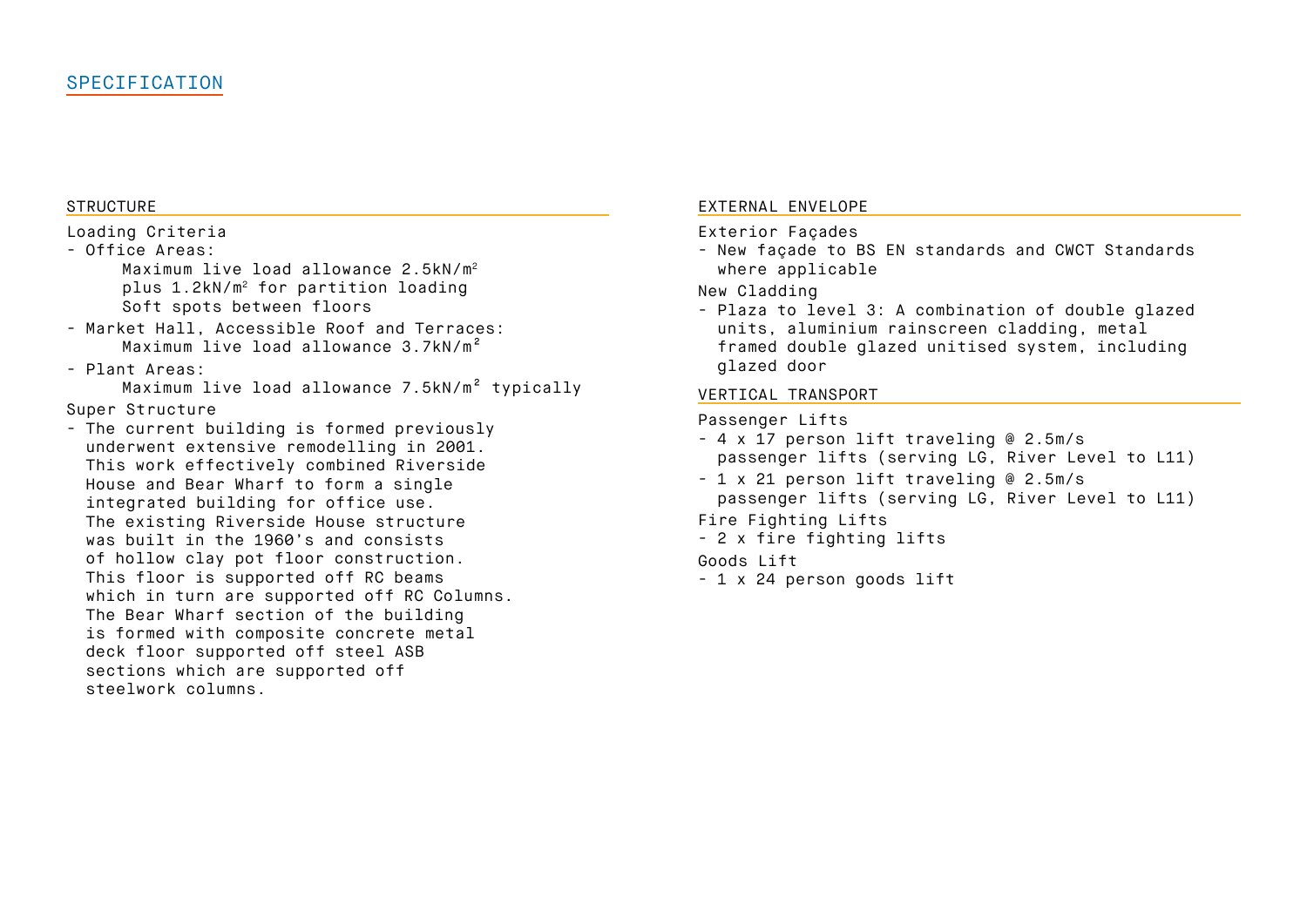#### MECHANICAL & ELECTRICAL SERVICES

- Air Conditioned Space
- Winter 20ºC±2ºC
- Summer 24ºC±2ºC
- Fresh Air Quantities
- Office Areas: Current MEP design criteria is based BCO guidance of 12l/s per person, based on occupant density of 1per/10m<sup>2</sup>
- Exhaust Air Quantities
- 10 air changes per hour within WCs
- 15 l/s per shower within basement shower areas Internal Cooling Loads
- People: 1 person per 10m2
- $-$  Lighting:  $12W/m^2$
- Office Equipment: BCO Minimum small power allowances (25 W/m²) as standard
- Electrical Services
- Electrical Demand Small Power: 25W/m2 Lighting: 10W/m2 Misc (Comms Power): 13W/m2
- Lighting Levels: To BSEN 12464 CAT A Office: 400 lux at workplane Toilets/Changing rooms/showers: 150 lux at floor level Circulation Space: 150 lux at floor level
- Acoustic Criteria: Internal Building Service
- Noise Limits
- Open Plan Office: 45-50dB (speculative offices)
- Entrance Lobbies and Atrium: 45-55dB
- Toilets: NR45

#### GENERAL BUILDING SERVICES SYSTEMS

#### Fire Alarm

- Category L2 to BS 5839-1
- Public Address System
- Within lift lobby areas

## Fire Services

- Existing automatic sprinkler system throughout the building (LPC Compliant)
- 2 x dry risers, located in stair core 1 and stair core 2

Tenant Plant

- Plant zone for future tenant plant provided at roof level
- Telecommunications
- One landlord IT intake rooms at basement, and diverse containment routes to tenant floors via telco risers
- Security
- CCTV and access control within landlord areas
- Security provision to tenant areas, by tenant
- Power-Life Safety
- Secondary power supply from separate UKPN on site substation to supply designated life safety systems